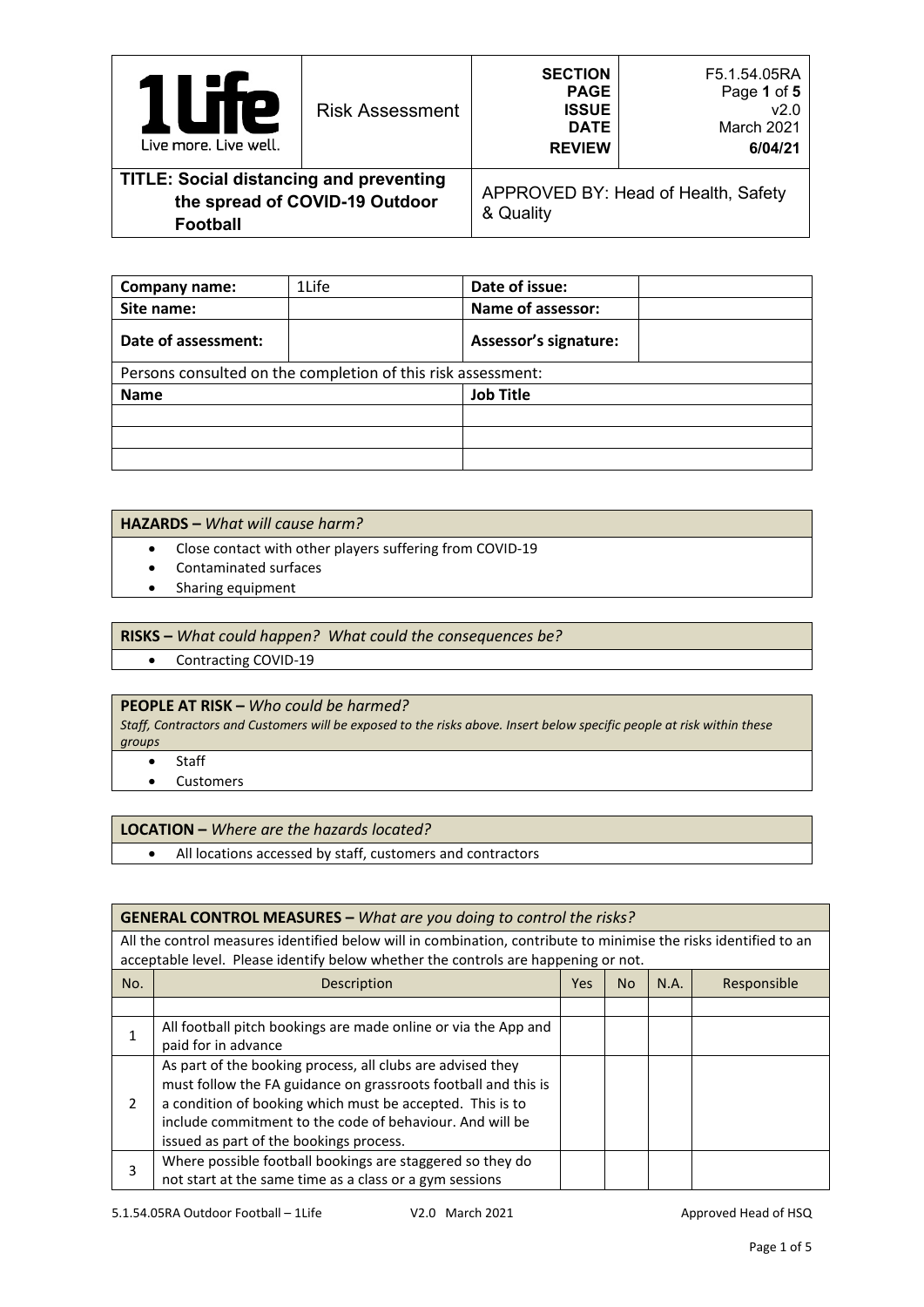| Live more. Live well.                          | <b>Risk Assessment</b> | <b>SECTION</b><br><b>PAGE</b><br><b>ISSUE</b><br><b>DATE</b><br><b>REVIEW</b> | F5.1.54.05RA<br>Page 2 of 5<br>v2.0<br>March 2021<br>6/04/21 |
|------------------------------------------------|------------------------|-------------------------------------------------------------------------------|--------------------------------------------------------------|
| <b>TITLE: Social distancing and preventing</b> |                        |                                                                               | ADDROVED RV: Hood of Hoolth Safoty                           |

## **the spread of COVID-19 Outdoor Football**

APPROVED BY: Head of Health, Safety & Quality

|                | <b>GENERAL CONTROL MEASURES - What are you doing to control the risks?</b>                                                                                                                             |     |    |      |             |
|----------------|--------------------------------------------------------------------------------------------------------------------------------------------------------------------------------------------------------|-----|----|------|-------------|
|                | All the control measures identified below will in combination, contribute to minimise the risks identified to an<br>acceptable level. Please identify below whether the controls are happening or not. |     |    |      |             |
| No.            | Description                                                                                                                                                                                            | Yes | No | N.A. | Responsible |
| 4              | Players are advised not to arrive until 5 mins before their<br>booking starts                                                                                                                          |     |    |      |             |
| 5              | All hirers are advised of the new COVID-19 outdoor pitch hire<br>etiquette at point of sale                                                                                                            |     |    |      |             |
| 6              | New COVID-19 pitch hire etiquette detailed on the site's web<br>page                                                                                                                                   |     |    |      |             |
| $\overline{7}$ | Social distancing and preventing the spread of COVID-19<br>system of work in place and followed at all times                                                                                           |     |    |      |             |
| 8              | Social distancing and preventing the spread of COVID-19<br>Building safety risk assessment in place and followed at all<br>times                                                                       |     |    |      |             |
| 9              | Social distancing and preventing the spread of COVID-19<br>employee, customer and contractor safety risk assessment in<br>place and followed at all times                                              |     |    |      |             |
| 10             | Football players enter and exit the outdoor pitch through a<br>separate entrance and do not enter the building.                                                                                        |     |    |      |             |
| 11             | Additional external signage outside directing players to the<br>pitches whilst avoiding entering the centre                                                                                            |     |    |      |             |
| 12             | Pitch hirer details taken at point of sale for test and trace,<br>NHS QR code displayed externally for all players to use.                                                                             |     |    |      |             |
| 13             | Players leave the pitch at a separate exit from the entrance<br>where possible to avoid congestion                                                                                                     |     |    |      |             |
| 14             | Players leave the pitch as soon as the booking has finished<br>and do not congregate outside the pitch or in the car park                                                                              |     |    |      |             |
| 15             | Bookings are staggered by 15 minutes to ensure all players<br>have left the pitches before the next bookings begin.                                                                                    |     |    |      |             |
| 16             | Sanitiser dispensers in place at the entrance to the pitch.                                                                                                                                            |     |    |      |             |
| 17             | Subs must maintain a 2-metre social distance whilst waiting<br>to go on the pitch.                                                                                                                     |     |    |      |             |
| 18             | Only one spectator allowed per child for junior coaching who<br>must maintain social distancing with other spectators                                                                                  |     |    |      |             |
| 19             | No spectators are permitted to spectate adult football                                                                                                                                                 |     |    |      |             |
| 20             | Additional bins are in place which are emptied more<br>frequently                                                                                                                                      |     |    |      |             |
| 21             | Signage in place advising customers to sanitise their hands<br>before they enter the pitch.                                                                                                            |     |    |      |             |
| 22             | Daily cleaning schedule in place.                                                                                                                                                                      |     |    |      |             |
| 23             | The Duty Manager ensures all scheduled cleaning takes place<br>on each shift.                                                                                                                          |     |    |      |             |
| 24             | Equipment is not hired out to the customers                                                                                                                                                            |     |    |      |             |
| 25             | Designated toilet in place for football players.                                                                                                                                                       |     |    |      |             |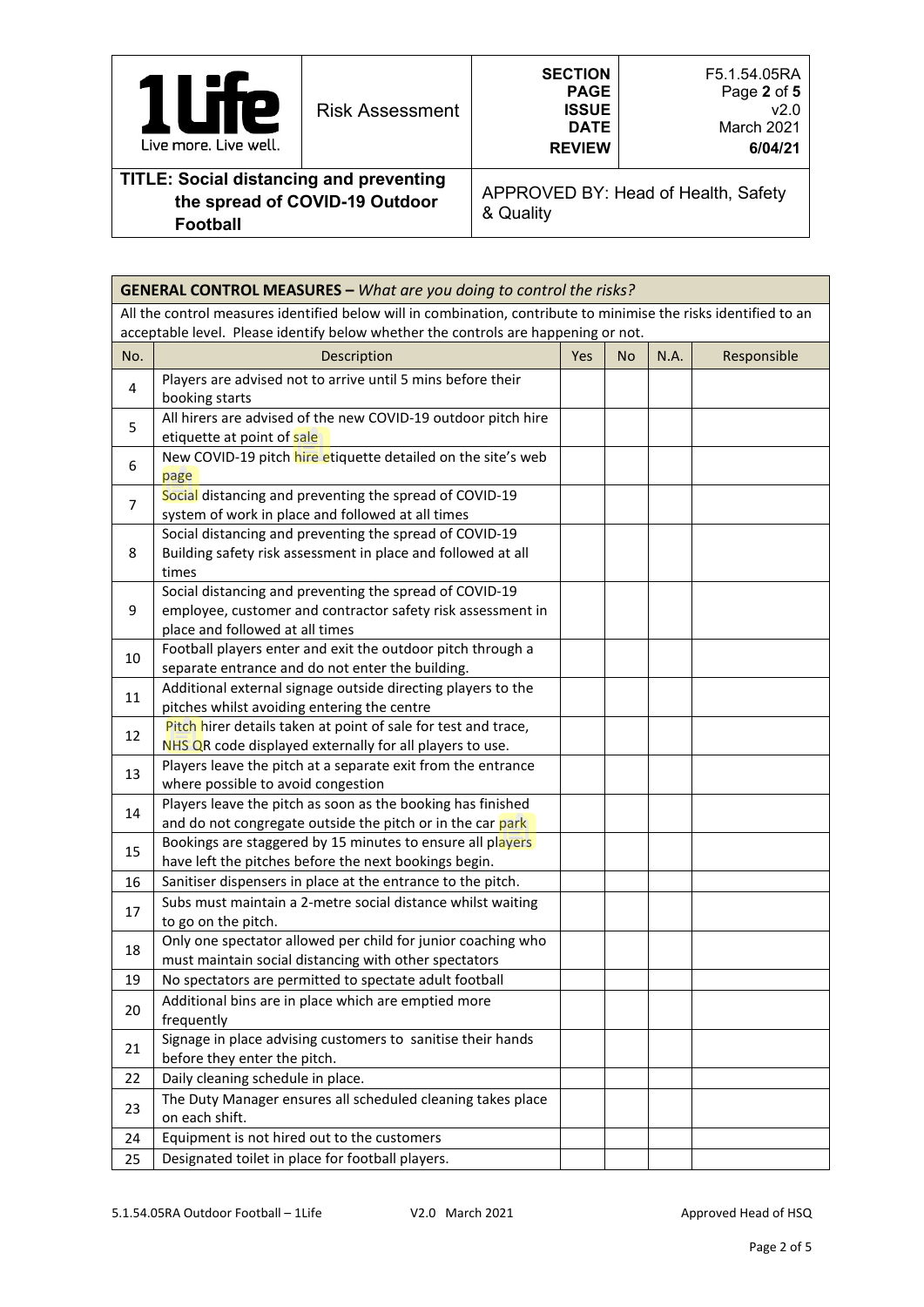| <b>P</b><br>Live more. Live well.                                                | <b>Risk Assessment</b> | <b>SECTION</b><br><b>PAGE</b><br><b>ISSUE</b><br><b>DATE</b><br><b>REVIEW</b> | F5.1.54.05RA<br>Page 3 of 5<br>v2.0<br>March 2021<br>6/04/21 |
|----------------------------------------------------------------------------------|------------------------|-------------------------------------------------------------------------------|--------------------------------------------------------------|
| <b>TITLE: Social distancing and preventing</b><br>the enread of COVID 10 Outdoor |                        |                                                                               | APPROVED BY: Head of Health, Safety                          |

# **the spread of COVID-19 Outdoor**

**Football** 

APPROVED BY: Head of Health, Safety & Quality

| <b>GENERAL CONTROL MEASURES - What are you doing to control the risks?</b> |                                                                                                                                                                      |     |           |      |             |
|----------------------------------------------------------------------------|----------------------------------------------------------------------------------------------------------------------------------------------------------------------|-----|-----------|------|-------------|
|                                                                            | All the control measures identified below will in combination, contribute to minimise the risks identified to an                                                     |     |           |      |             |
|                                                                            | acceptable level. Please identify below whether the controls are happening or not.                                                                                   |     |           |      |             |
| No.                                                                        | Description                                                                                                                                                          | Yes | <b>No</b> | N.A. | Responsible |
| 26                                                                         | Toilets will be only be 30 minutes before and 30 minutes<br>after training and/or matches                                                                            |     |           |      |             |
| 27                                                                         | Changing rooms are not in use, except for emergency<br>situations, or by disabled people who are taking part in<br>organised sport and physical activity.            |     |           |      |             |
| 28                                                                         | Any players showing signs of COVID-19 are not permitted to<br>use the pitch or enter the facility                                                                    |     |           |      |             |
| 29                                                                         | Any players that become symptomatic during a game must<br>remove themselves from the game and arrange to go home<br>straight away.                                   |     |           |      |             |
| 30                                                                         | Regular checks of the pitches are carried out to ensure the<br>COVID rules are being followed.                                                                       |     |           |      |             |
| 31                                                                         | Any players who persistently disregard the Government<br>guidance on social distancing will be asked to leave.                                                       |     |           |      |             |
| 32                                                                         | Staff fully aware of the new football hirer pitch etiquette and<br>social distancing measures                                                                        |     |           |      |             |
| 33                                                                         | Staff maintain social distancing when carrying out pitch<br>maintenance                                                                                              |     |           |      |             |
| 34                                                                         | Match officials are required (as part of booking conditions) to<br>ensure Covid secure measures are adhered to.                                                      |     |           |      |             |
| 35                                                                         | All external clubs, coaching schools or private party hire<br>companies must supply their COVID secure risk assessment in<br>line with FA and Government guidelines. |     |           |      |             |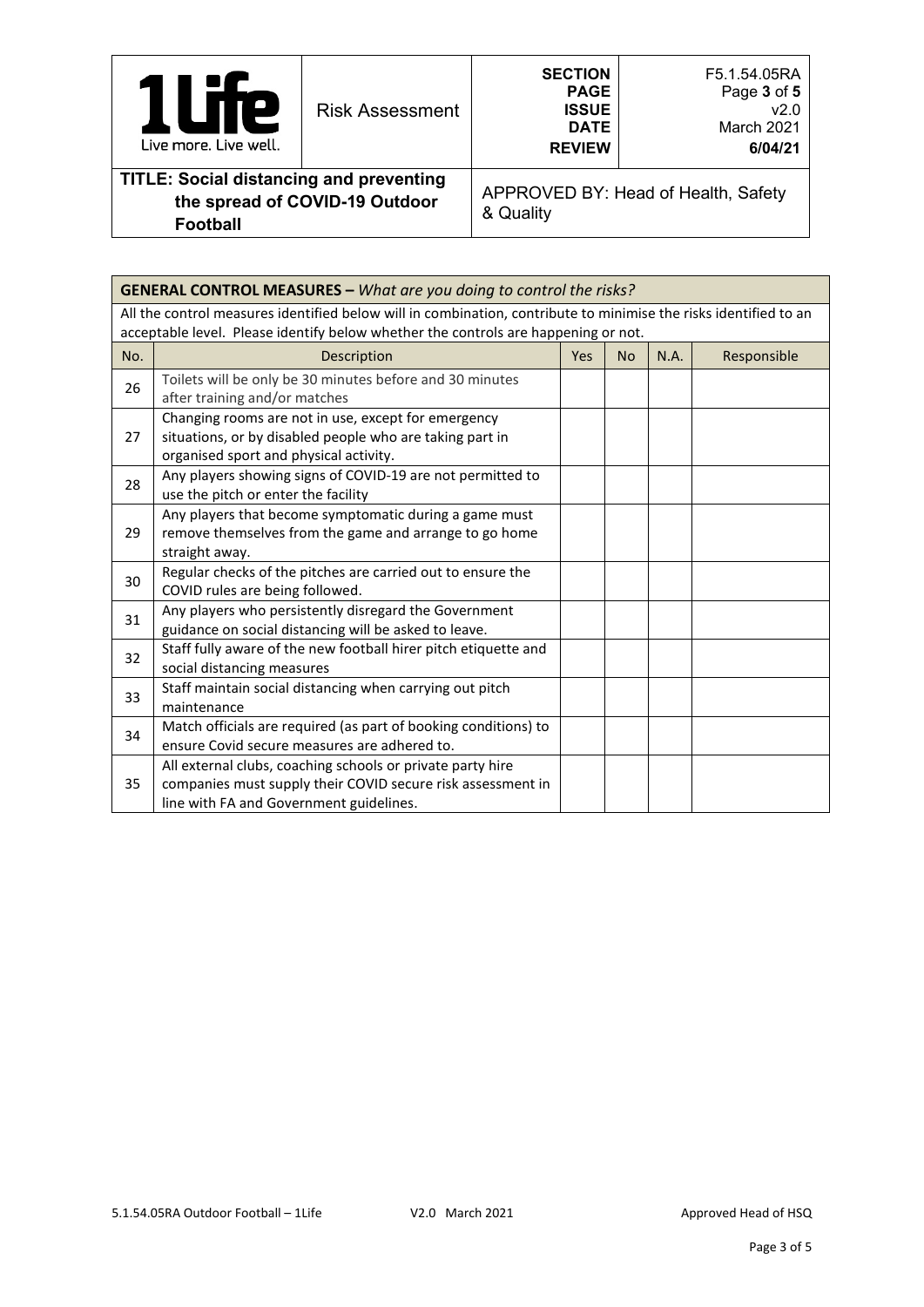| <b>IP</b><br>I<br>$\mathbf{L}$<br>Live more. Live well.                                             | <b>Risk Assessment</b> | <b>SECTION</b><br><b>PAGE</b><br><b>ISSUE</b><br><b>DATE</b><br><b>REVIEW</b> | F5.1.54.05RA<br>Page 4 of 5<br>v2.0<br>March 2021<br>6/04/21 |
|-----------------------------------------------------------------------------------------------------|------------------------|-------------------------------------------------------------------------------|--------------------------------------------------------------|
| <b>TITLE: Social distancing and preventing</b><br>the spread of COVID-19 Outdoor<br><b>Football</b> |                        | & Quality                                                                     | APPROVED BY: Head of Health, Safety                          |

| SITE SPECIFIC ASSESSMENT - Complete this table for any hazard, risk not included above and for any<br>additional control measures in place or required. |        |             |                        |             |                     |  |  |
|---------------------------------------------------------------------------------------------------------------------------------------------------------|--------|-------------|------------------------|-------------|---------------------|--|--|
| No.                                                                                                                                                     | Hazard | <b>Risk</b> | <b>Control Measure</b> | Responsible | In place?<br>Yes/No |  |  |
|                                                                                                                                                         |        |             |                        |             |                     |  |  |
|                                                                                                                                                         |        |             |                        |             |                     |  |  |
|                                                                                                                                                         |        |             |                        |             |                     |  |  |
|                                                                                                                                                         |        |             |                        |             |                     |  |  |

## CONTACT YOUR COMPANY HEALTH AND SAFETY RESOURCE IN THE FIRST INSTANCE IF YOU ADD ANY HAZARD, RISK OR CONTROL MEASURE IN THIS TABLE

| ACTIONS - What actions must be done to ensure the full implementation of the risk assessment? |                                                                                                                                                                                                    |             |             |             |            |            |
|-----------------------------------------------------------------------------------------------|----------------------------------------------------------------------------------------------------------------------------------------------------------------------------------------------------|-------------|-------------|-------------|------------|------------|
|                                                                                               | Write down an appropriate action for any control measure marked as 'No'                                                                                                                            |             |             |             |            |            |
|                                                                                               | Identify high priority actions with a 'Yes'                                                                                                                                                        |             |             |             |            |            |
|                                                                                               | Link the 'Number' column to the relevant Control Measure number in the risk assessment to enable the<br>assessor to cross reference and check that all 'No's' have an action recorded against them |             |             |             |            |            |
|                                                                                               | Insert additional rows as required to enter all of the actions needed.                                                                                                                             |             |             |             |            |            |
| Number                                                                                        | Description                                                                                                                                                                                        | <b>High</b> | Responsible | Due         | Completion | Completion |
|                                                                                               | Priority?                                                                                                                                                                                          | Date        | date        | checked by: |            |            |
|                                                                                               |                                                                                                                                                                                                    |             |             |             |            |            |
|                                                                                               |                                                                                                                                                                                                    |             |             |             |            |            |
|                                                                                               |                                                                                                                                                                                                    |             |             |             |            |            |
|                                                                                               |                                                                                                                                                                                                    |             |             |             |            |            |
|                                                                                               |                                                                                                                                                                                                    |             |             |             |            |            |

I confirm that I have read, reviewed and understood this risk assessment and if in doubt I have sought the advice of the relevant person in my organisation.

I confirm that I am aware that I must monitor the completion of the actions highlighted in the assessment to ensure they are completed adequately and within the timescales set.

| <b>Appointed Person:</b>          | Signature: |
|-----------------------------------|------------|
| <b>Appointed Person Job Role:</b> |            |

<span id="page-3-0"></span><sup>1</sup> Continue numbering from previous table